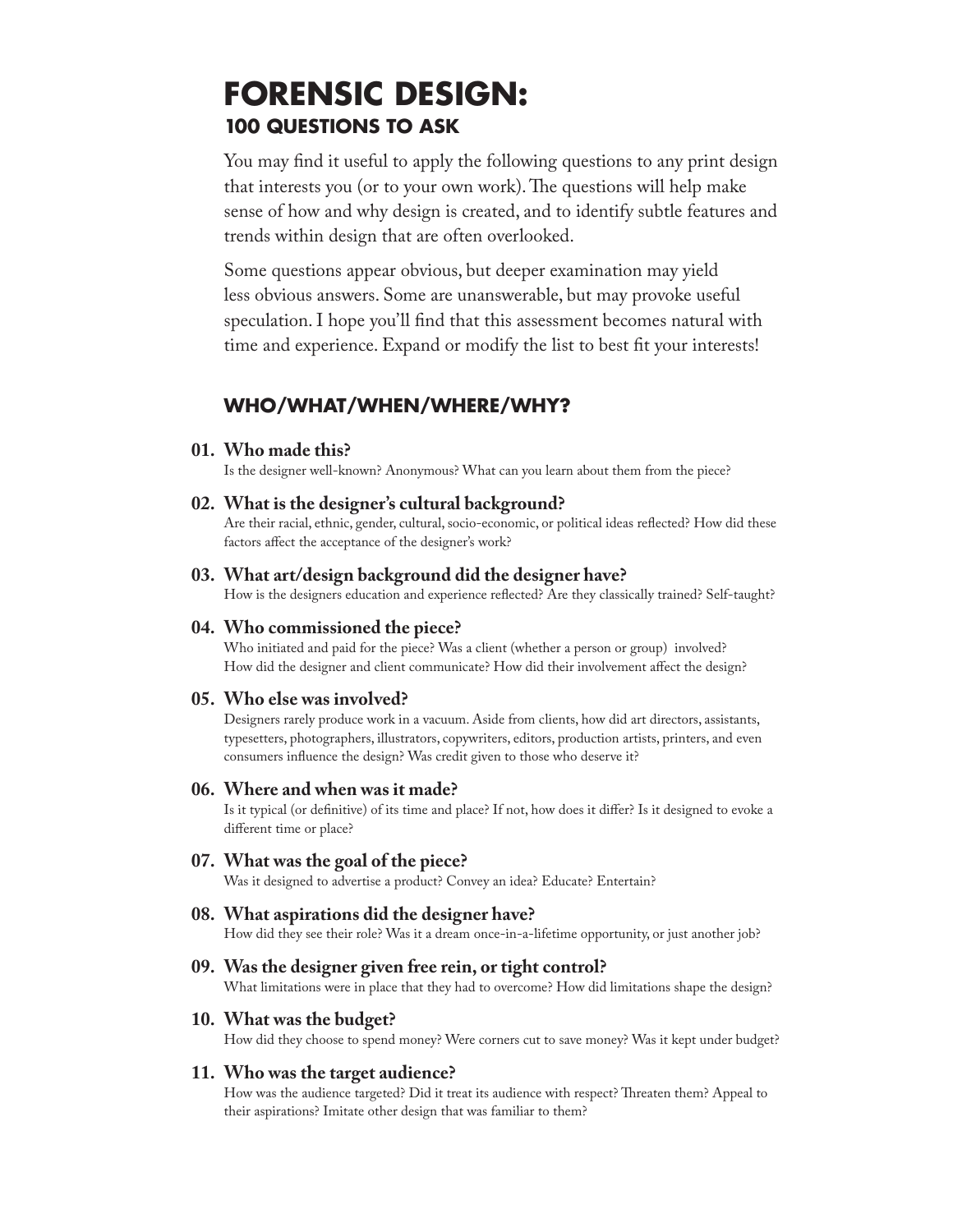# **12. Was it adapted to other media and formats?**

Was it part of a greater system? How did it change when used in different media or formats?

#### **13. How was it distributed?**

How did the logistics of distribution dicate the design or production?

# **INSPIRATION**

#### **14. Who/What inspired the design?**

Is there an obvious inspiration, either a designer/style or cultural references? Was the design influenced by current design trends? Or did it purposefully reject them? Are the inspirations acknowledged? Obvious? Subconscious?

#### **15. Did politics or socio-economic changes affect the design?**

# **16. Did it follow the established form of its time?**

#### **17. If not, in what ways was it 'new'?**

What did other examples of this type generally look like before this one was made?

#### **18. Is any symbolism used?**

(Red/heart for love, Gold for luxury, patriotic symbols/colors, a clenched fist, the cross, etc…) Is the symbolism instantly recognizable, or more subtle?

#### **19. Does it feature cultural, subcultural, or ethnic references?**

Are these cultural references respectful, authentic, and honest, or awkwardly co-opted? (Appreciation vs. appropriation!)

**20. Is it post-modern? a mash-up? making something new of older sources?** Does it awkwardly mix influences, or create something new and interesting?

#### **21. Did this design inspire others?**

How? Did the design transcend its original intention? Become a symbol of an era or subculture?

# **DESIGN EXECUTION**

#### **24. How was the design executed?**

What processes were used to sketch, mock-up, and compose the piece? Was it hand-drawn? Pasted up? Set in a chase by hand? Done on a computer? What tools/software was used?

#### **25. Are technological limitations exploited rather than avoided?**

#### **26. How are the basic elements of design addressed?**

This could launch another hundred questions, and we'll touch on some of these in more detail later, but how does the designer use the basic elements of design, such as color, line, shape, texture, space, form, balance, etc.

#### **27. What was the turnaround time?**

Was there a hard deadline or schedule? How did the schedule affect the design?

#### **28. What decisions were dictated by production?**

How much flexibility did the designer have regarding type, artwork, etc? Were they limited by time or availability?

## **29. Does the design follow an obvious template or form?**

The template can be both the general form of the piece (an LP, a magazine, a book, a poster) AND the specific grid used within that form to create order and balance. Did the designer find a way to break out of, or to exploit, the template or expected form?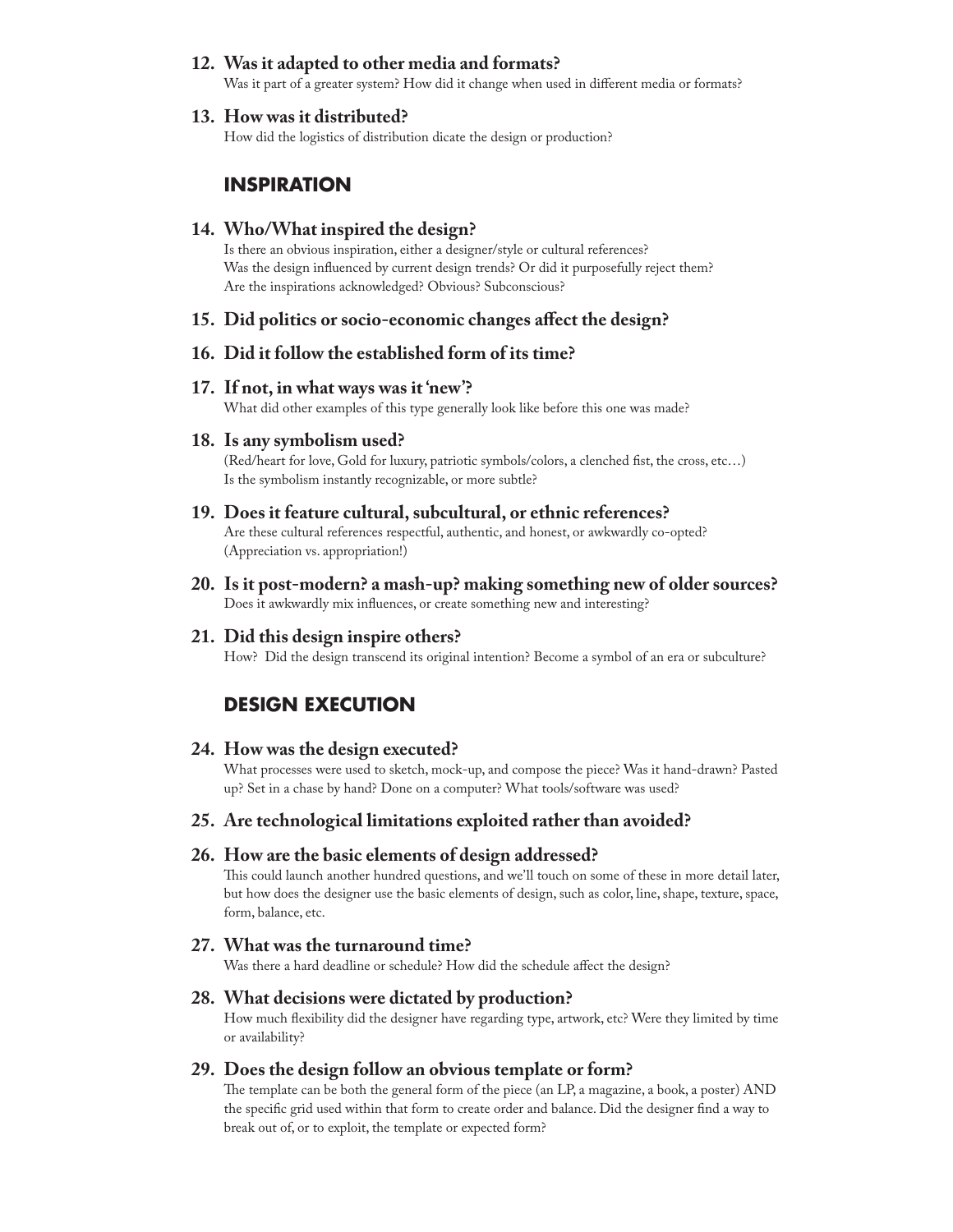# **PHOTOGRAPHY and ILLUSTRATION**

**33. What photography or illustration is used?**

Was it commissioned? Created by the designer? Selected from a catalog of images? Found? Stolen?

**34. What technology was used for photography?**

What camera/film was used? Was it estabilished technology, or cutting edge for its time?

**35. Did the designer have a choice?**

Were they involved in hiring the photographer or illustrator and art directing them? Were they at the photo shoot?

**36. How does the artwork fit into the layout?**

Was the layout designed around the artwork, or vice versa? How did current technology allow text and image to work together effectively?

**37. Is the photography manipulated in any way?**

What was possible at the time? How was it done? Were the effects practical or digital?

- **38. How was the photo or illustration reproduced?** How was it scaled to the proper size and mechanically reproduced? How did mechanical reproduction affect the image?
- **39. How was color added to a black and white image (or vice versa)**
- **40. Was the photo or illustration cropped effectively?**
- **41. Who or what is represented in the imagery?** Do the people or objects or places reflect the target market or their aspirations?
- **42. How were other graphic elements provided and used?** What technology was used for logos, borders, textures, colors, and other graphic elements?
- **43. How did the final form affect the design process?** How did the method of production affect the design? (line screens, resolution, type size, number of colors, etc).

# **TEXT and LANGUAGE**

- **44. What text was used?**
- **45. What is the purpose of the text?** Is the text informative? Instructional? Entertaining? Persuasive? Fictional? Technical?
- **46. What language is used?** Is it targeted to speakers of a single language? Multiple languages? Universal?
- **47. What voice is it written in?**

Does the writing style emulate a familiar voice or genre? Is it serious or lighthearted? Friendly or threatening? Straightforward or poetic?

- **48. What is the lexical and syntactical difficulty?**  Is it speaking up or down to the reader? Is it designed to be inviting and inclusive? Are certain groups purposefully or accidentally excluded?
- **49. How formal is the language?**

Is there jargon, slang, or foul language? Is it technical or informal?

**50. Is information presented in a well-organized hierarchy?** If not, why? Is it minimal and clear? Purposefully bloated and obtuse?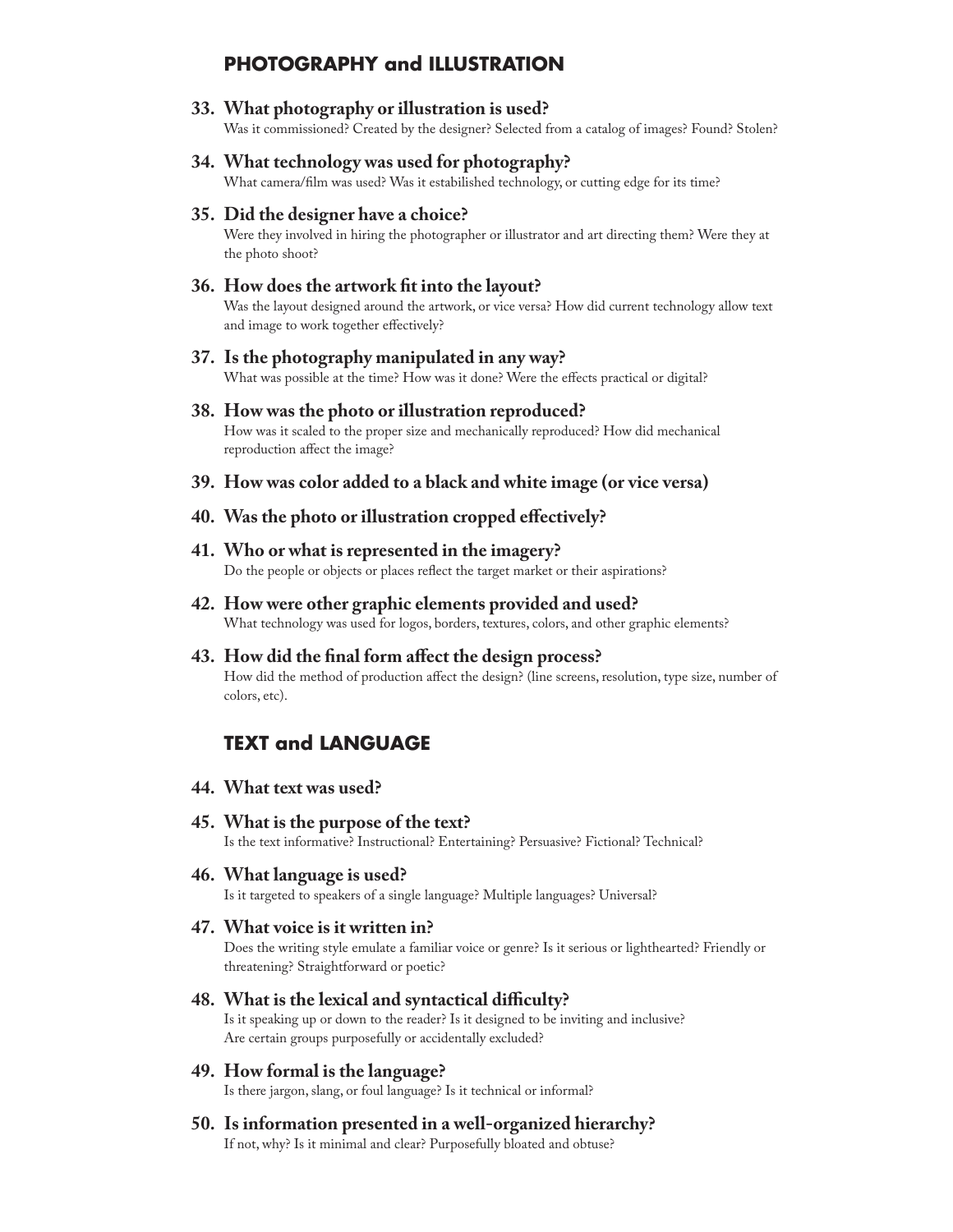## **51. How legible is the text?**

Is it well-typeset and cleanly reproduced? Is it purposefully or accidentally hard to read?

#### **52. What is the content of the text?**

Is it useful? Gibberish? Is it honest? Purposefully dishonest?

#### **53. How was typography used?**

#### **54. How was it typeset?**

What type was available to the designer? (Hand lettering/wood type/cold metal type/hot metal type/photo type/typewriter/press type/digital type/ other!?

#### **55. What typefaces were used?**

Were they new at the time? Trendy? traditional? Is the typeface available? How does the type differ (in detail and in use) than currently-available versions of the same typeface?

#### **56. What's distinctive about the typography?**

What can you tell about the typesetting based on the margins and alignment? Type ornaments? Drop caps? Hanging punctuation? How is type hyphenated? is there a strict baseline grid?

#### **57. Is the type manipulated or distorted? How?**

#### **58. Were corrections possible?**

How would they be made? Can you detect any?

# **PRINTING**

#### **60. Who printed it?**

How deeply involved was the printer in the creation of the piece?

#### **61. How was it printed or reproduced?**

How many were made? What technology was used? (Offset lithography, screen printing, photocopy, letterpress printing, engraving, stone lithography, woodblock, handmade, etc.)

#### **62. Was the printing type common at the time?**

What other options were available? Why was this one chosen? How does it compare to modern printing?

#### **63. How many colors were used?**

How were varying tones and mixtures of color created? (More on this below)

#### **64. How did prepress affect the design?**

Prepress Rubylith, stripping, crop marks, reg marks color bars, etc

#### **65. How does the printing give the piece character?**

Is the printing of high or low quality? Are there any interesting mistakes or visible signs of the prnting process? (Hickeys, bad registration, trapping, overprinting)

# **PAPER/SURFACE**

**66. What paper (or fabric or other surface) is used?**

What is the color, texture, finish, weight? Can you identify the actual manufacturer/product? Was it common at the time?

**67. Does the paper (surface) have any other distintive features?** Is there a deckled edge? A watermark?

#### **68. Is the paper archival or disposable?** Did it meet its original objective? How has it been/will it be affected by time and wear?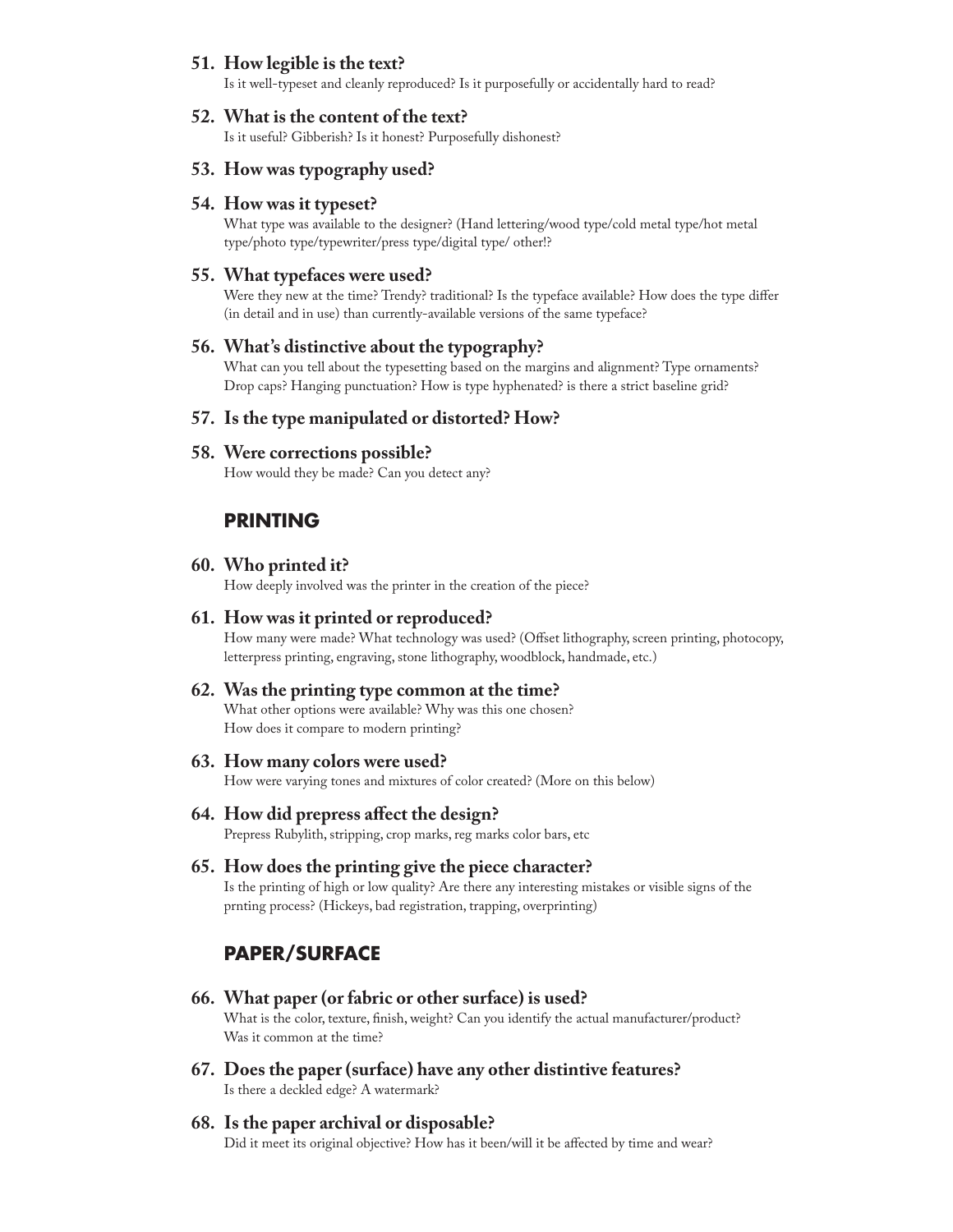#### **69. What's the paper size? Trim size?**

Was it a standard size? Cut from a standard press sheet?

- **70. How is it bound/folded/assembled/framed/presented?** How does the binding or format relate to or support the content?
- **71. Were different versions made?**

Was it reprinted multiple times? Was a limited or first edition made? Was it repurposed for different uses? How are the versions different?

**72. How does the paper work as a component of the design?**

Does it seem carefully considered, or an afterthought? Does it work well for the intended purpose or market?

# **INK/COLOR**

**74. How is color/ink used?**

What type of ink was used? How many colors? What colors?

**75. What color system was used?**

Is it process? Spot? Pantone? An older system? What color systems did the printer have at their disposal, and what inks did they keep in stock?

**76. How did the designer/printer get the most out of the palette?**

Are colors mixed with transparency? Any tricks like a "split fountain" or color substutions over the course of the run? Was a standard background printed and used for various projects?

# **77. Does it use expected or unexpected colors?**

Does the palette avoid primary colors, or expected thematic colors, perhaps using a dark brown or blue in place of black?

#### **78. What other processes?**

Are elements embossed/debossed? Are there die cuts? was foil used? Are they signed or sequentially numbered, or otherwise customized (digital mail merge?)

# **LEARNING MORE**

#### **80. Why are you aware of this piece?**

Who saved it or brought it to your attention? Why is it memorable? Do you have a personal connection to the piece, it's creator, or client?

**81. What personal connection do you have to it?**

### **82. What is clever about this piece? What is predictable?**

What design, language, and production tricks were used to maximize impact?

#### **83. Is it part of a series?**

How does it fit into the series? Is the series of consistent quality? What ties the series together? Was the series carefully planned from the beginning, or developed as it happened?

#### **84. How did the designer take advantage of changes in technology?**

#### **85. Can you detect any mistakes?**

Are there typos, "cut corners," production glitches, or forced decisions? Do they lend it character or distract from the overall piece? Were later versions revised?

#### **86. How has the piece aged?**

How has time treated the piece, both physically and conceptually?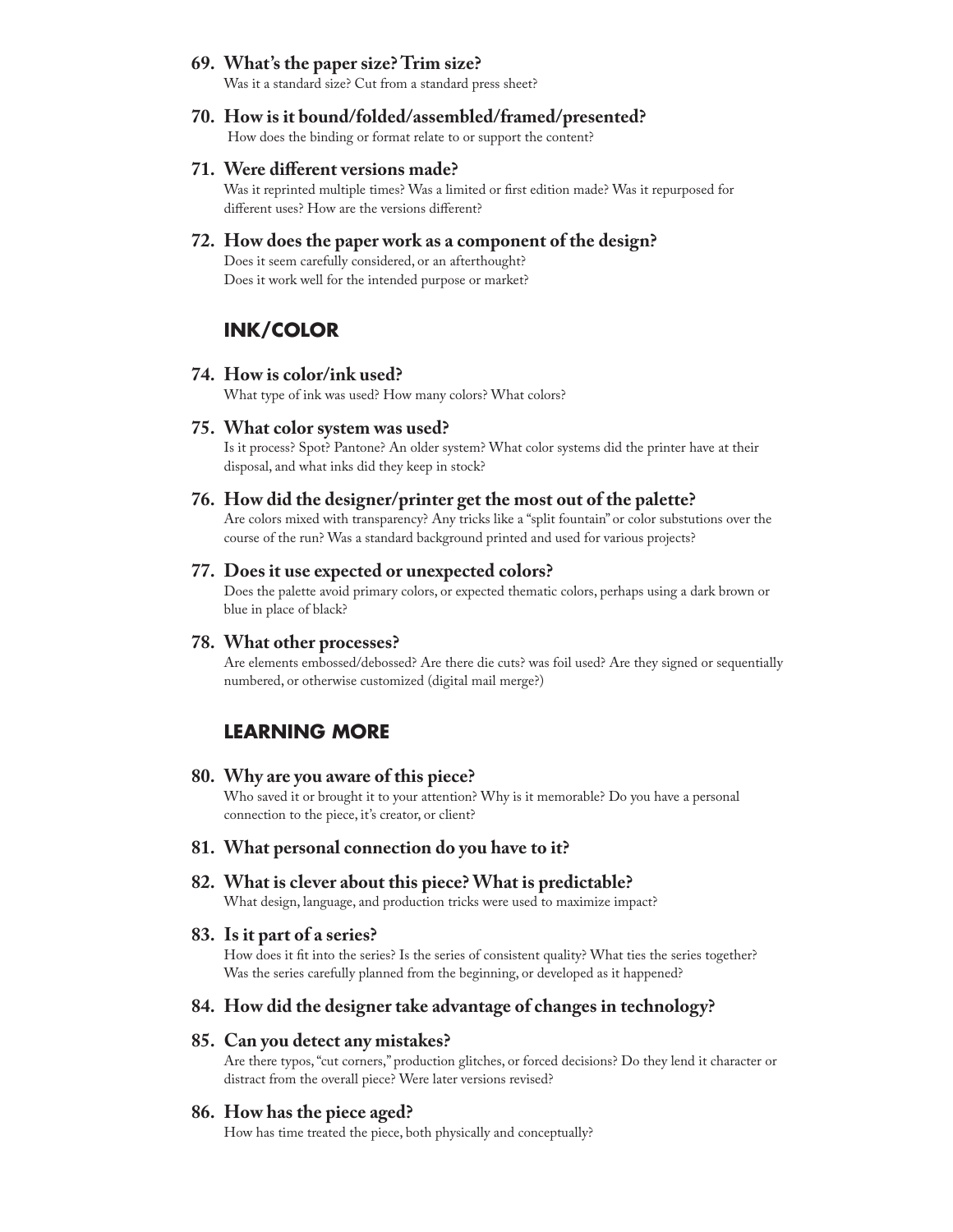# **IS THE END RESULT…**

#### **90. Innovative?**

Was it ahead of its time? Trendsetting? Traditional? Purposefully retro?

#### **91. Accepted?**

Was it accepted and embrased by its market? Did public perception change over time?

# **92. Successful?** Did it fulfill its intended goals?

#### **93. Influential?**

Did it reach beyond its goals to become more important than intended?

# **94. Memorable?**

Is it appreciated and remembered within its original context? Is it appreciated and remembered by the design world? Is it appreciated and remembered in any unexpcted contexts?

# **95. Timeless?**

Does it transcend trends and fashion, or is it very "of its time?"

#### **96. Environmentally aware?**

Was the enviornment taken into consideration for the content, materials, and production?

#### **97. Socially aware?**

Is the design considerate of diverse cultures, religions, genders, races, ethnicities, and nationalities? Did the creators make an effort to be thoughtful and inclusive?

# **THE BIG QUESTION**

**100. What did you learn from examining this design that can be applied to your design?**

# **Further consideration:**

**How does this exercise apply to other media and creative endeavors like…** Digital/web design Industrial Design Television/Film Audio/Music Fashion Writing